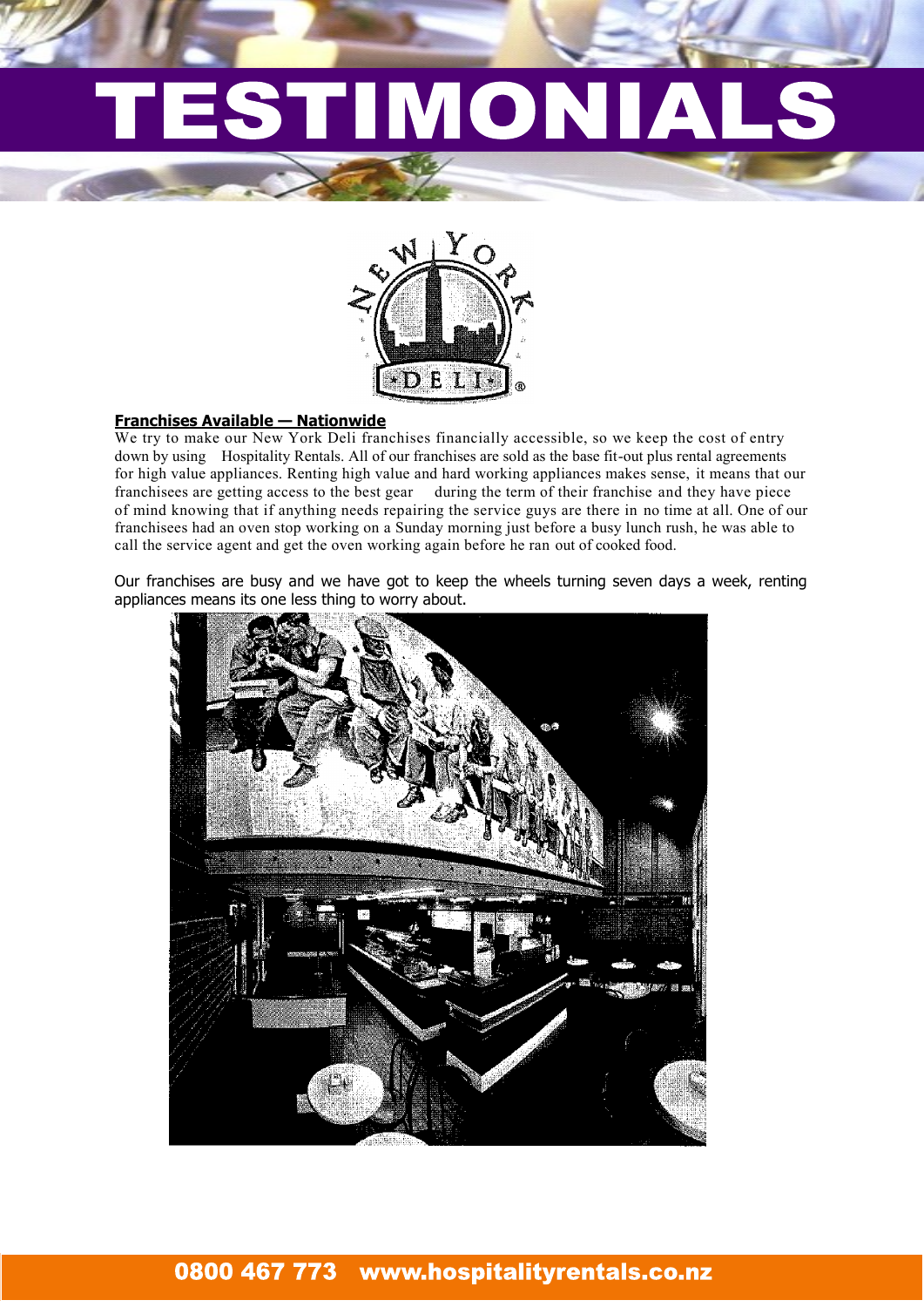## IMON **A**



Specialty Coffee Roasters

### In business with our friends - Hospitality Rentals

We are a specialty coffee roaster specialising in supplying high quality coffee to cafes. We are a small business growing insanely fast so naturally we are at the mercy of our cash flow.

Hospitality Rentals has changed the way we do business! They provide us with great rental deals which work in favour - it enables us to keep riding our wave of growth.

They are an extremely friendly and reliable bunch who has been an absolute pleasure to deal with.

Nick Clark Director nick@flightcoffee.co.nz flightcoffee.co.nz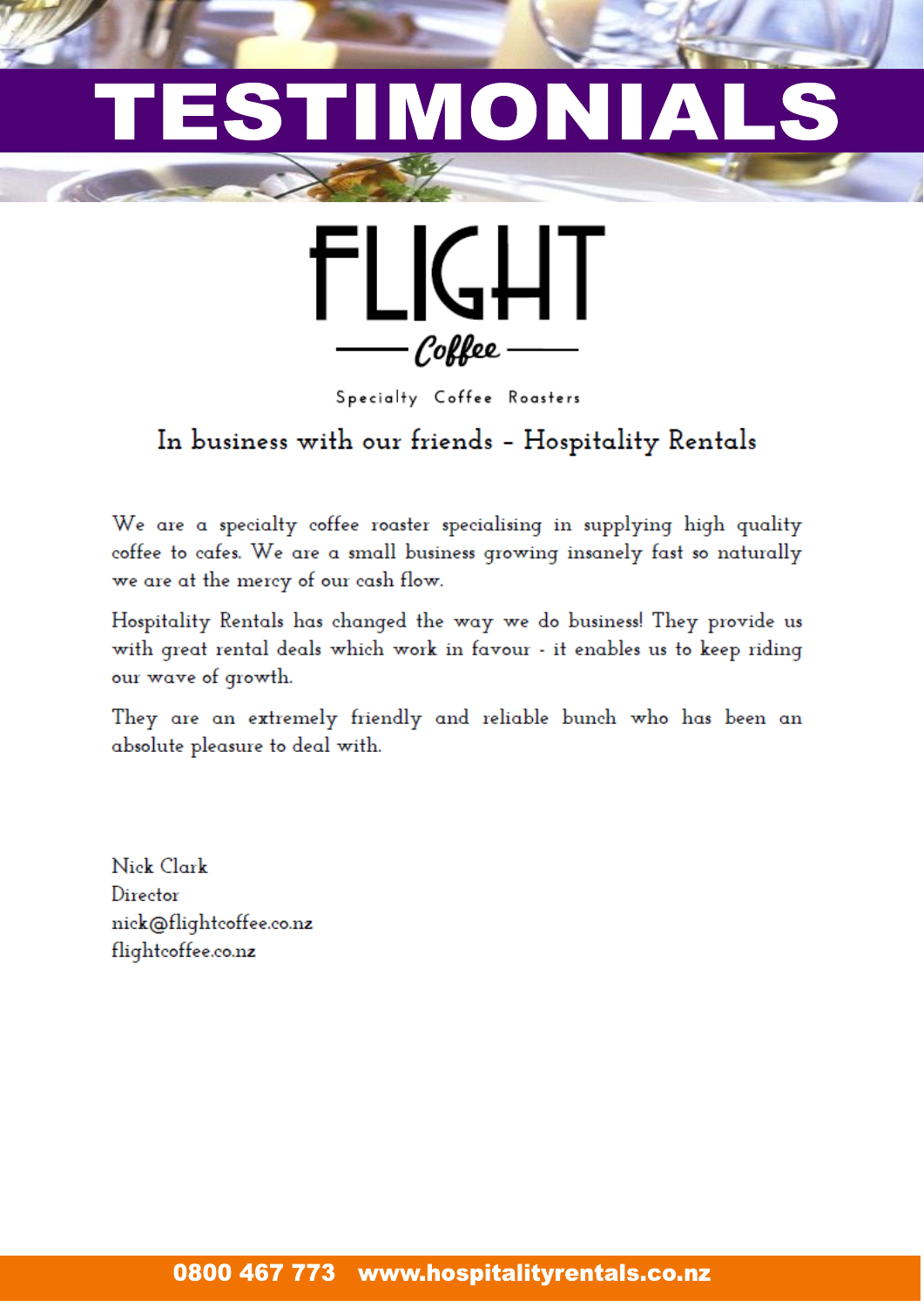## TIMONIAI ES

encore

BAR | RESTAURANT | CAFE

17.05.12

The crew at Hardy Trade aka Hospitality Rentals were instrumental in setting up our new business.

Because they are so customer focussed we were able to effectively cost our start up and operational budgets well before we opened for business. Most of the kitchen and front of house equipment was sourced by Scott and if it wasn't in stock then he would find it for us.

The benefit of renting equipment meant that our initial capital outlay was lower than it could have been without compromising on quality. Utilising top of the line plant equipment means that we don't have to worry about maintenance or things breaking down and can concentrate on the important things like building our business. Both the staff and customers experience the benefits of this and the end result equals higher productivity and product sales.

Hardy Trade are definitely our 'go to' guys for all our hospo gear and their experience and expertise is evident in their high level of customer service and satisfaction. They have our highest recommendation.

Jacinta Saeki

**OPERATOR/ PROPRIETOR** 

04 801 7996 | 021 164 2323

1 Taranaki St | PO Box 27364 Marion Sq 6141 | Wellington

jacinta@encoreatcirca.co.nz | http://www.encoreatcirca.co.nz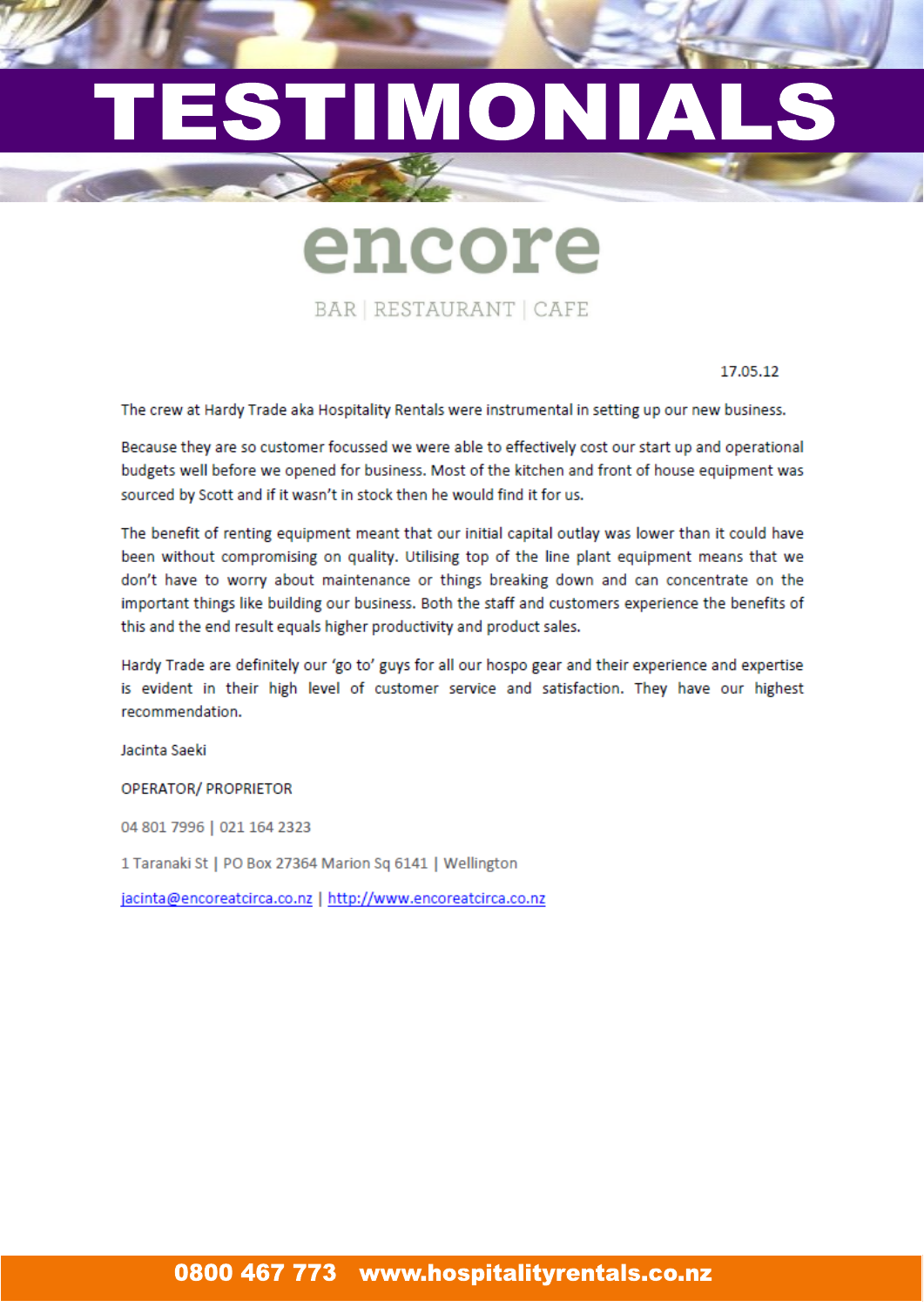# IMONI



#### **Fat Dog Café & Bar, Rotorua**

Fat Dog Cafe is a high volume cafe in the heart of Rotorua, We have been using Hospitality Rentals/Hardy Trade Supplies for about 7 years now.

We initially made the huge mistake of purchasing 3 top of the line industrial microwaves at a cost to us of over \$9000.00 These microwave ovens barely lasted 3 years each and were near impossible to fix, parts were difficult to find and very expensive.

We learnt that Hardy Trade where able to do some new to the market 1900 watt microwave ovens but as rentals. We now have 4 Hospitality Rentals/Hardy Trade Supplies Microwave ovens and have done now for about 5-6 years. It is one of the best decisions we have made in that area. If it breaks down, we drop it off, it gets fixed and we pick it up all at no cost to us.

Hospitality Rentals/Hardy Trade Supplies swap them out when they need swapping out all at no cost to us.

We set up a direct debit every week and that is the rental sorted, we don't even miss that money and we have always got a fully functioning microwave oven. Which is very important to us because with the volume we do, we are very tough on all our equipment.

We believe it is certainly a very cost effective way to upgrade equipment especially in this current economic climate.

I would recommend Hospitality Rentals/Hardy Trade Supplies for renting equipment

#### **Simon Fat Dog Cafe & Bar**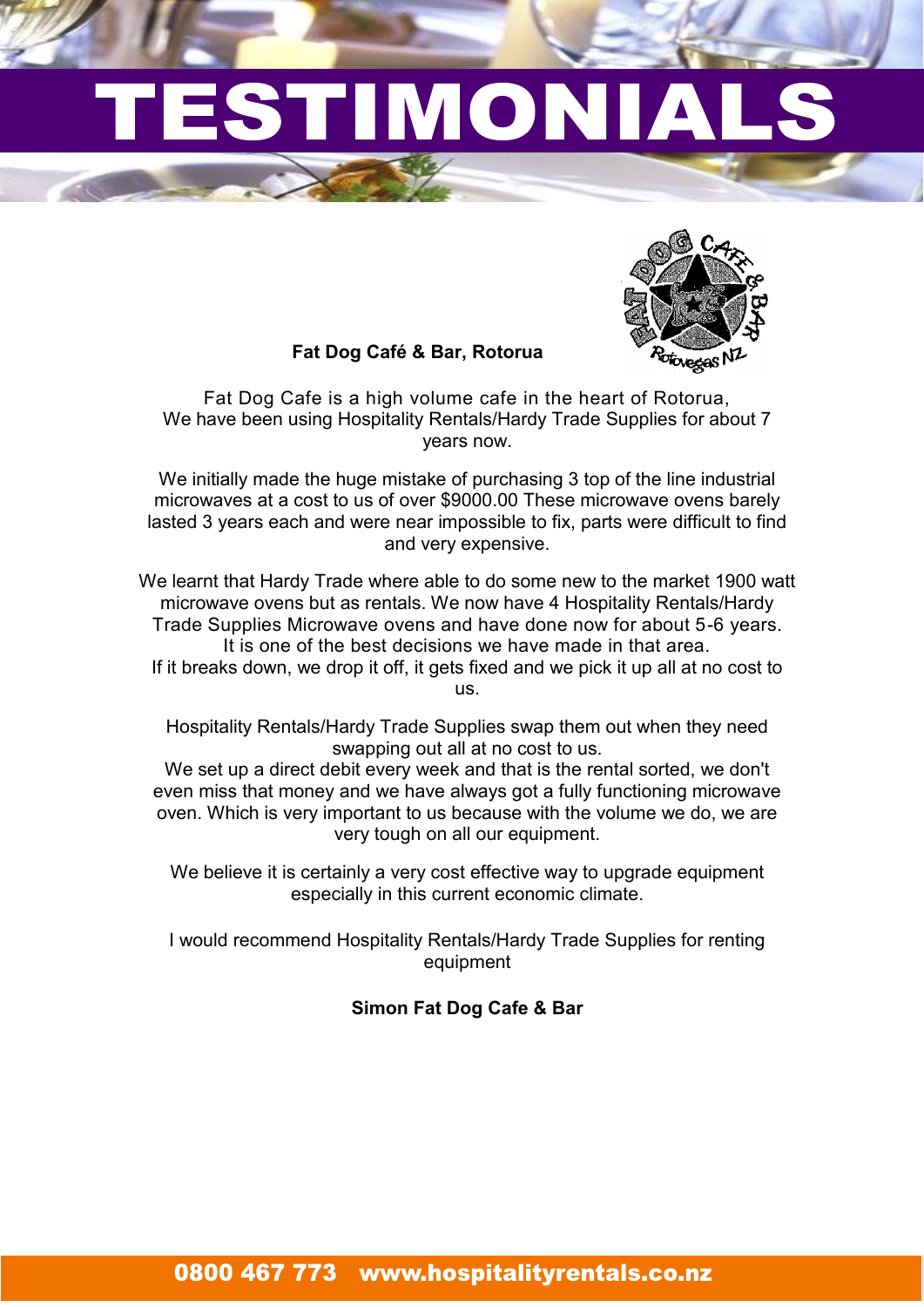# MON





SIMPLY FOOD

24 May 2012

Mark Hardy

Hospitality Rentals Limited

PO Box 38711

Wellington Mail Centre

Dear Mark

I just wanted to acknowledge how well the equipment we have arranged through Hospitality Rentals is working for us.

We have been able to secure additional cafe sales as our contract clients are delighted to have been able to enhance their facilities without having to commit to a substantial capital outlay and approval has been far easier to gain when this option has been available.

We are currently in negotiations with another two potential clients who appear enthusiastic to the lease option as they can see the benefits of having a staff cafe facility available but are not in a position to fund outright the equipment needed.

I look forward to catching up shortly to discuss what we will require but thanks again for your prompt and efficient service in getting our current setup operational.

Yours Sincerely

**Steve Perrins** Simply Food

The Simply Food Catering Co. Ltd. PO Box 8062 The Terrace Wellington 6143

### 0800 467 773 www.hospitalityrentals.co.nz